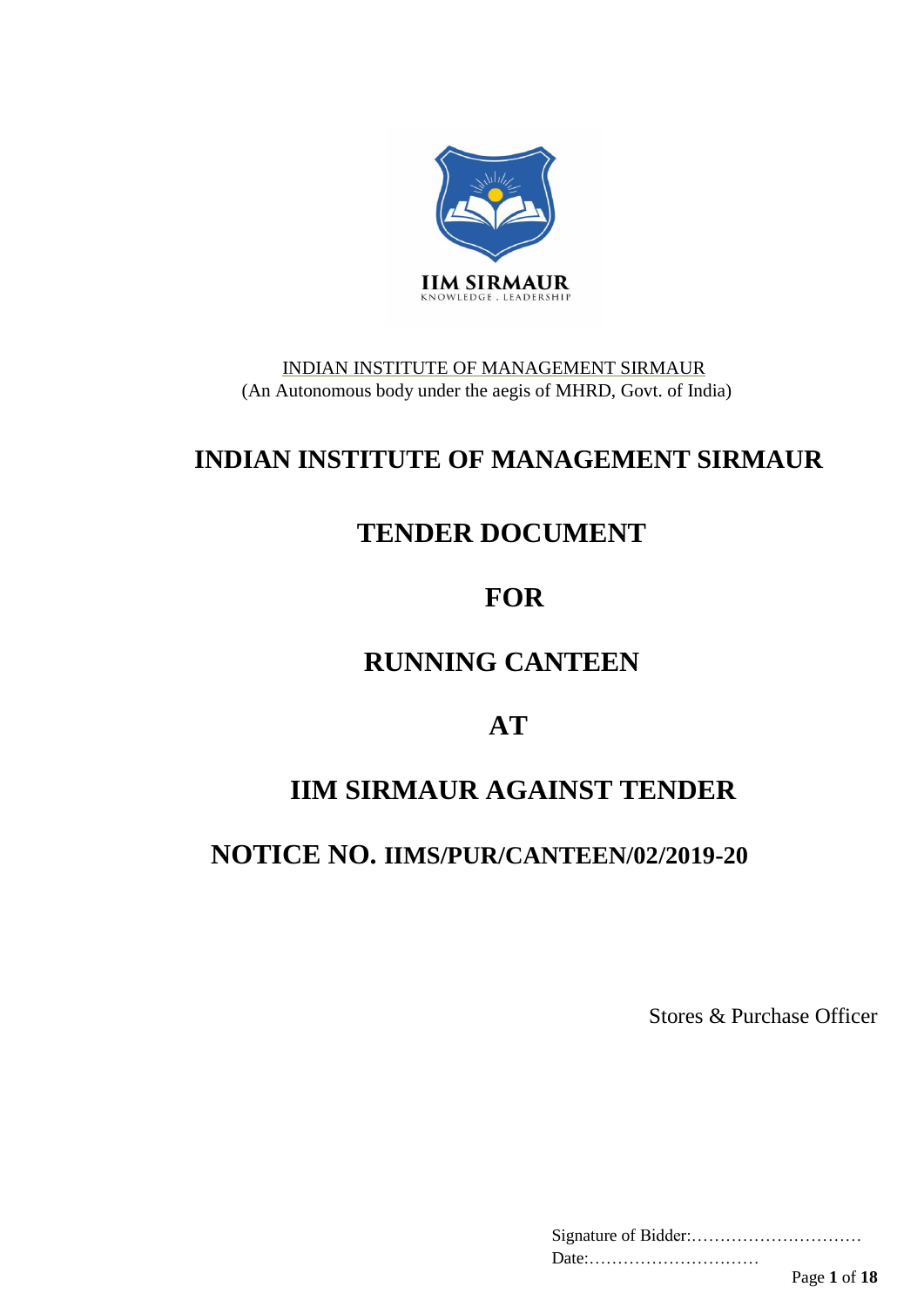## **INDIAN INSTITUTE OF MANAGEMENT, SIRMAUR Tender Notice No. IIMS/PUR/Canteen/02/2019-20**

### **SUB: TENDER TO RUN CANTEEN AT IIM SIRMAUR**

The Indian Institute of Management Sirmaur (HP) is an Institute of national importance under the aegis of the Ministry of Human Resource Development, Government of India to provide management education of high quality and to promote allied areas of knowledge and interdisciplinary studies.

The Institute has canteen premises at Atharv Hostel and intends to give the premises on license, to the willing party having experience of and operating such outlet(s) under its ownership/proprietorship, to cater to the campus community.

Sealed bids are accordingly, invited on behalf of INDIAN INSTITUTE OF MANAGEMENT, SIRMAUR from the interested parties for running such an outlet at the aforementioned location on campus.

The Tender document comprises of **Appendix A & B along with Annexures** which can be downloaded on all working days from Institute website: [http://www.iimsirmaur.ac.in](http://www.iimsirmaur.ac.in/) w.e.f. **May 24, 2019 to June 21, 2019.** 

- 1. The prescribed bid form duly filled by the applicant in all respects should be delivered whether by post or by hand, to the Purchase Office by **21 June, 2019** up to **11:30 a.m.** The tenders will be opened on the same date, i.e., **21 June, 2019 at 03:00 p.m. in the Conference Hall at IIM SIRMAUR** in the presence of the Members of Tender Committee of the Institute and authorized representative(s) of the bidding parties. The parties will be required to meet the Committee for presentation (to satisfy all material questions pertaining to their company/ firm and their modus-operandi etc.), interview and finalization of the offer.
- 2. The Institute reserves the right to accept / reject any tender without assigning any reasons

Stores & Purchase Officer

| Date: |              |
|-------|--------------|
|       | Page 2 of 18 |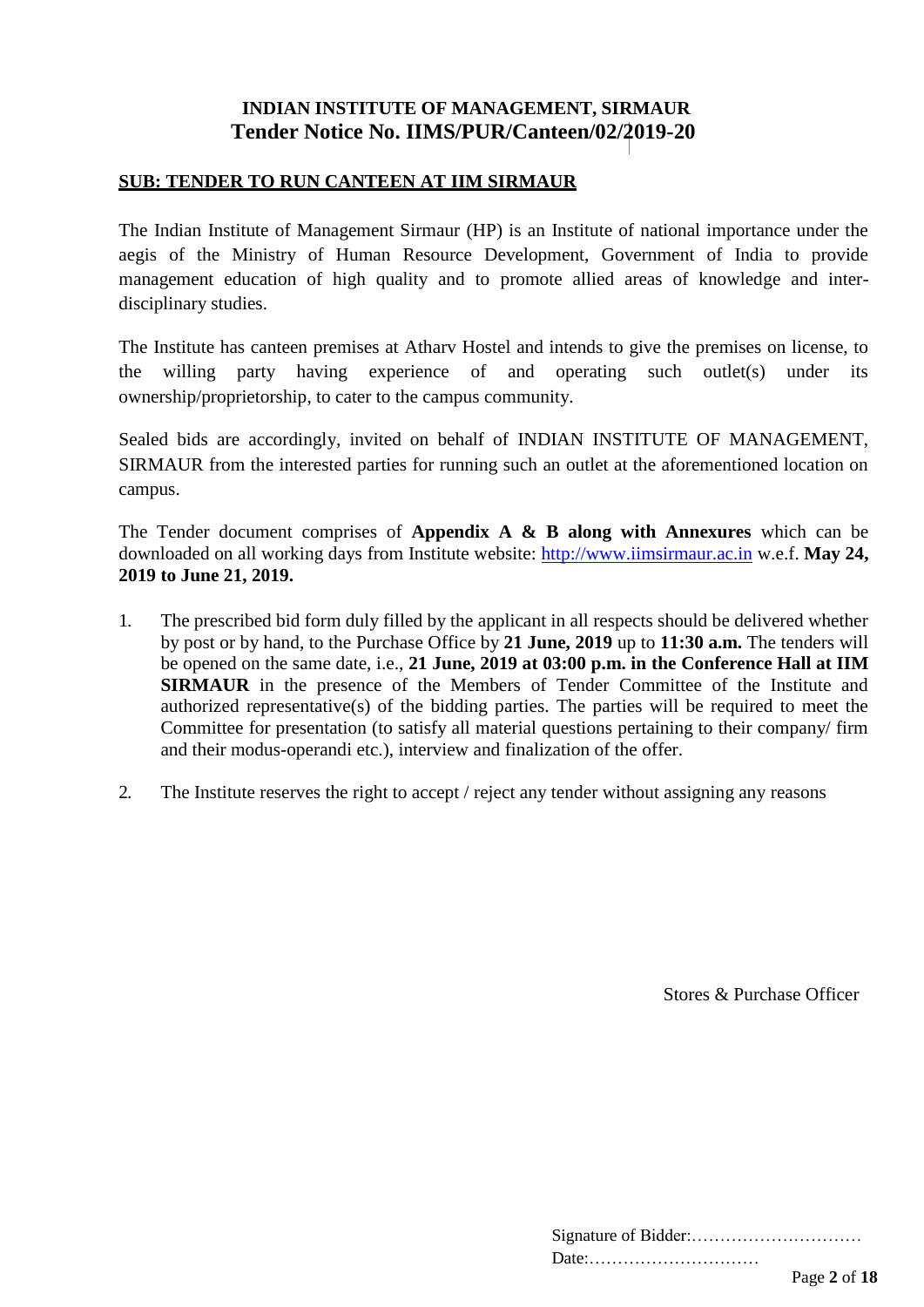## **GUIDELINES FOR TENDER FOR CANTEEN AT IIM SIRMAUR**

### **General:**

- 1. The contract is for running the Canteen at IIM SIRMAUR for which premises to the successful bidder shall be given on license. However, the canteen shall be run under certain conditions which are stipulated hereinafter and in the terms and conditions of contract, i.e., Appendix-B.
- 2. Each and every page of the bid must be signed by the bidder himself, if the bidder is a proprietorship firm and in case of a partnership firm, by a partner. However, in such case, there must be an authorization from all the partners to the effect that the person signing the bid as a partner has been authorized to sign the bid document on behalf of all the partners.
- 3. If the bidder is a Company, there must be a valid authorization from the competent authority/ Board resolution, authorizing the person to sign and file the bid on behalf of the Company.
- 4. Any bid not signed on each page and without authorization shall be rejected.
- 5. Any overwriting or cutting in the bid document must be avoided. However, if any over writing or cutting is caused due to some unavoidable reason, the same must be duly attested by the person signing the bid document.
- 6. The tenderer / bidder is not allowed to make additions/alterations in the tender paper. Such additions and alterations shall be at the tenderer's own risk and shall render his tender to be summarily rejected. Conditional tenders shall not be accepted.
- 7. The tenderer shall give his/her full permanent as well as temporary address in Annexure-1 and shall also furnish/attached proof thereof.
- 8. The bidder whose bid is accepted, shall submit a Rs.100/- non- judicial stamp paper at its own cost to the Purchase Office for preparing the contract agreement to be signed by the both the parties.
- 9. **Prices of all items in Annexure-2 must be quoted in Indian rupees (Both figures and words) and Taxes as applicable.**

## **Eligibility Criteria:**

10. The bidder who has an experience of minimum three years of running such a cafeteria/canteen in Government departments, public undertakings and/or renowned educational institutions or elsewhere, may apply along-with sufficient proof of its experience/ability of running such canteen.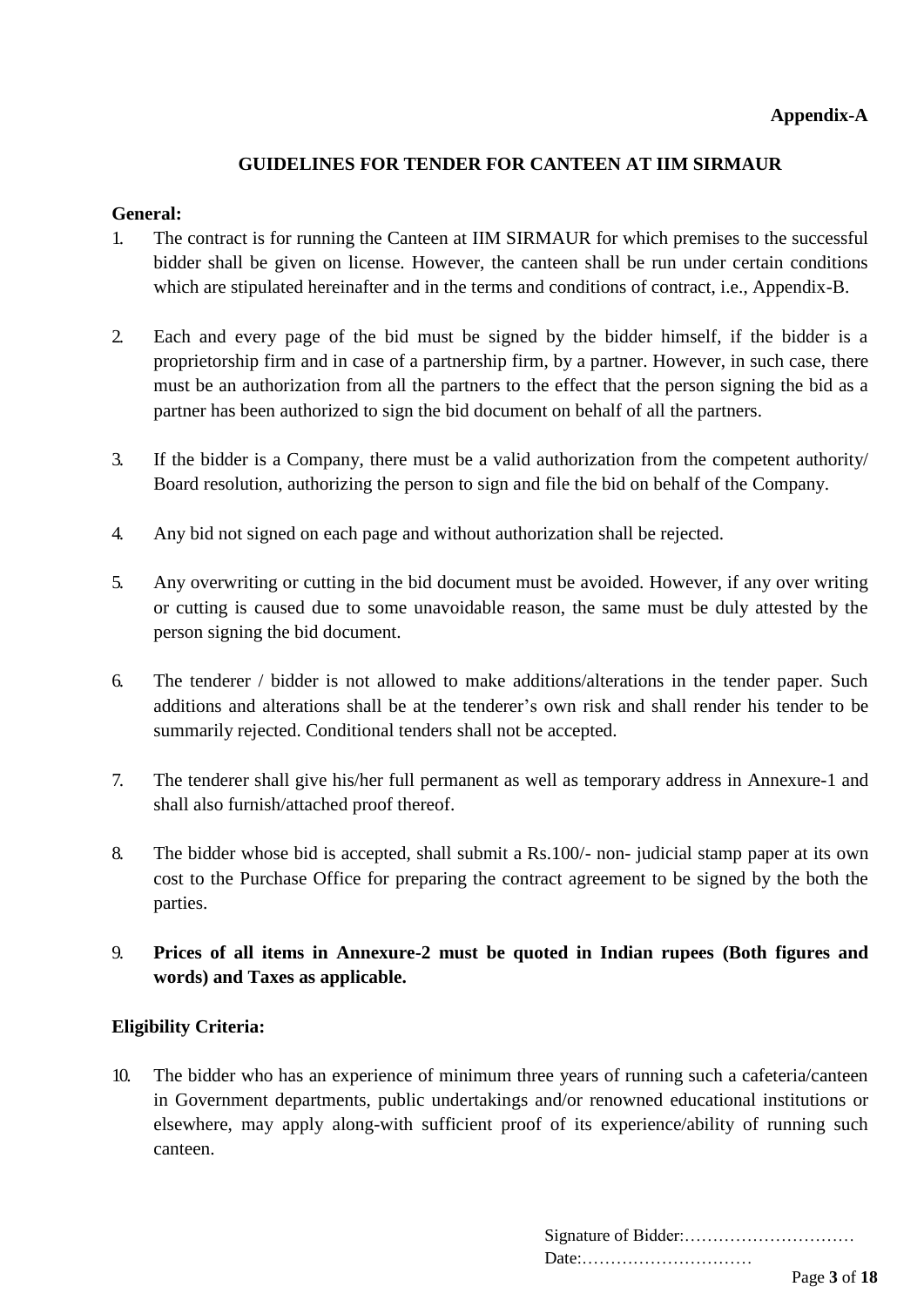11. The bidder must have PAN Number and GST/GSTN number. The bidder whom the contract is finally awarded shall have a GST number for the canteen in question as well, if the related law so requires.

### **Earnest Money Deposit (EMD)**

- 12. Every bid must be attached with an Earnest Money Deposit of **Rs. 10,000/-** in the form of DEMAND DRAFT of any scheduled bank, in favor of the **"IIM, SIRMAUR**". Any bid which is not accompanied by the earnest money deposit, shall be summarily rejected.
- 13. The earnest money of the successful tenderer will be liable to be forfeited as liquidated damages in the event of any evasion, refusal or delay on his part in signing the agreement. The earnest money of the tenderer who withdraws its tender in breach of conditions of contract and who evades or refuses to sign the contract bond after acceptance of its tender within the period of its validity, will also be liable to forfeiture.
	- a. The EMD of unsuccessful bidders shall be refundable after completion of the bidding process within 30 days after the receipt of written request from the bidder concerned in this behalf.
	- b. The EMD should be valid for a period of minimum three months.
	- c. The EMD of the bidder whose bid is finally accepted, shall be converted into security deposit.

#### **Documents to be attached with the bid:**

- 14. The bidder must attach the DEMAND DRAFT and self-attested copies of the following documents along with the Technical bid. Any technical bid not accompanied by such documents would be liable for rejection:
	- **a.** Income Tax Registration Certificate/PAN No.
	- **b.** Firm/Company Registration Certificate.
	- **c.** GST Registration Certificate/No., if any.
	- **d.** Other Statutory Registrations/Licenses, if any.
	- **e.** Details/particulars of the firm submitting the bid in Annexure-1.
	- **f.** Total number of outlets and details of outlets not exceeding five presently being run by the bidder.
	- **g.** Audited balance sheet and profit and loss accounts along with gross turnover and profit for the last three financial years, if any.
	- **h.** The bidder is required to furnish an undertaking /affidavit dully attested by the competent authority swearing therein that the bidder is not blacklisted / disqualified at any time by any government /authority from participating in the bidding process

| Date: |                           |  |
|-------|---------------------------|--|
|       | $\mathbf{r}$ $\mathbf{r}$ |  |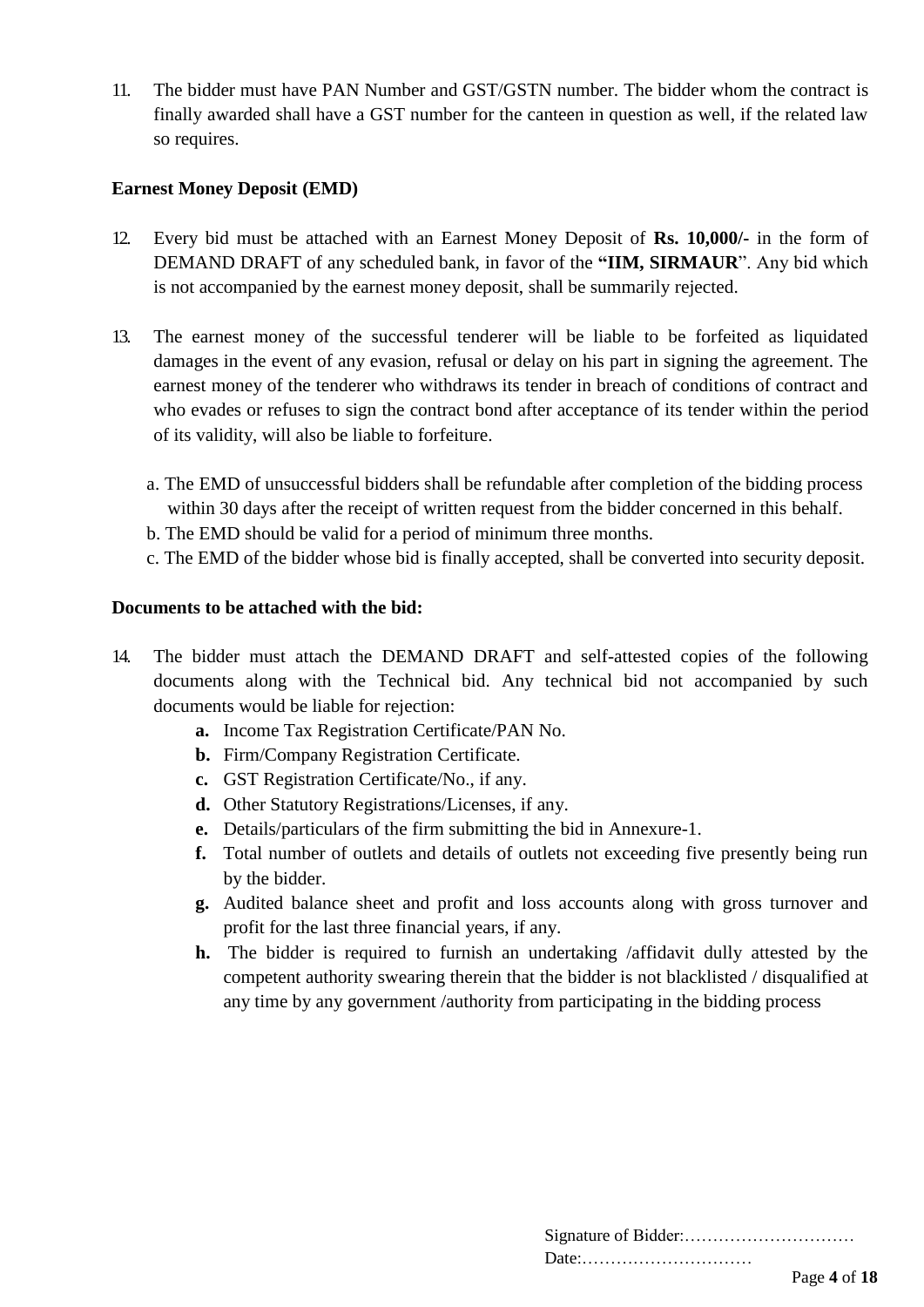- **i.** Authority/Resolution in favor of the person signing the bid on behalf of the firm submitting the tender.
- **j.** DEMAND DRAFT of Rs.10,000/- (Ten thousand Only) towards EMD.
- **k.** Address proof.
- **l.** Aadhar Card of individual applicant/person signing the bid.
- **m.** Application/declaration inAnnexure-1.
- **n.** Other documents as may be deemed necessary and as is required under any other provision of the bid document and not mentioned hereinabove.

#### **Submission of Bid:**

15. The bid shall be submitted in two parts i.e. Technical Bid and the Financial Bid in the following manner:

**a. Technical Bid:** The Technical bid shall consist of entire Tender document i.e. Appendix-A, Appendix-B and Annexure-1. Along-with it, all the documents as detailed in point 15 above ('a' to 'm') should also be attached. The Technical bid shall be submitted in a sealed envelope, superscripted, **"TECHNICAL BID FOR RUNNING CANTEEN AT IIM SIRMAUR**".

**b. Financial Bid:** The Financial bid shall contain only the prices of items in Annexure-2 and nothing else. The price of each and every item must be quoted, failing which, the bid may be liable to rejection. The Financial bid should be put in a separate sealed envelope superscripted, **"FINANCIAL BID FOR RUNNING CANTEEN AT IIM SIRMAUR**".

Both the Technical Bid and the Financial Bid shall further be put in another larger single sealed envelope which shall be received latest by **21 June, 2019 up to 11:30 am,** in the Tender Box, Academic Block at IIM SIRMAUR.

## **Any bid containing Technical Bid and Financial Bid in same envelope shall be summarily rejected.**

- 16. Any bid received after the aforesaid date and time shall be summarily rejected and will not be considered under any circumstances, whatsoever and no explanation to the effect that delay in submission has been caused due to postal lapse, shall been entertained.
- 17. The tender will remain valid for 30 days from the date of opening. After submission of the bid, it shall be deemed that the bidder has undertaken to keep its tender open for acceptance for the entire period of 30 days and will have no right to withdraw the same before expiry of the said period. In case, intimation of its acceptance is issued to the contractor at a later date, the bidder shall be competent to refuse.

## **Opening of Bids:**

18. First of all, **the Technical bids will be opened on 21 June, 2019 at 03:00 p.m. in the Conference Hall at IIM Sirmaur** in the presence of authorized representative(s), if any, of bidding parties and the Members of Tender Committee of the Institute. The bidders will also be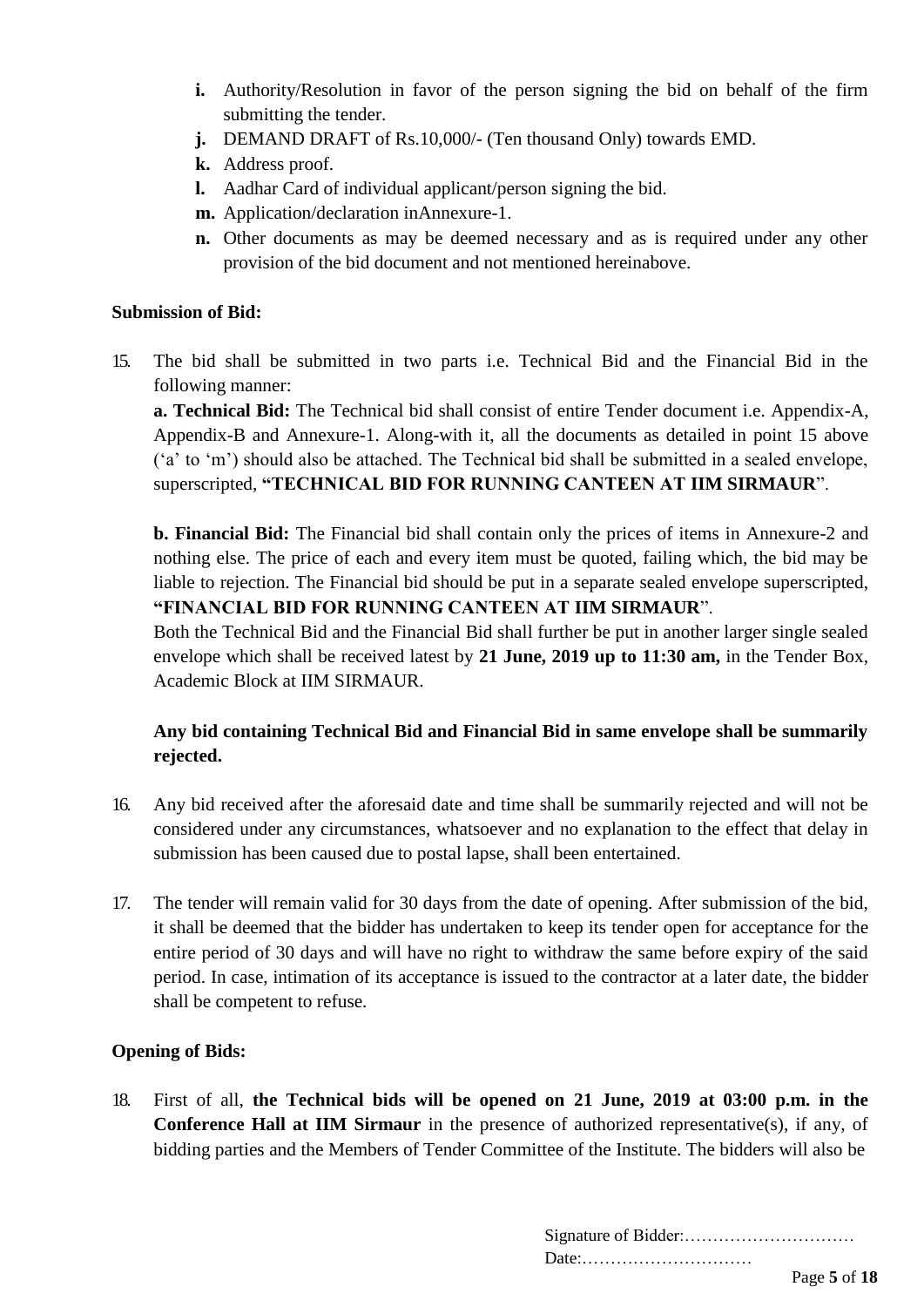required to meet the Committee for presentation (to satisfy all material questions pertaining to their company/ firm and their modus-operandi etc.), interview and finalization of the offer. Thereafter, **financial bids of all the technically qualified bidders will only be opened on same date** and considered.

19. The party, whose tender is accepted, will have to sign an agreement within 10 days of the award of contract, failing which the Earnest Money deposited by it will be forfeited and the acceptance of its tender may be annulled at the discretion of the Institute.

## **Evaluation Criteria for Bid Evaluation:**

## *20. The contract will be awarded to the bidder who will have lowest sum of weighted cost of all the listed items i.e* **lowest tender basis i.e. firm/vendor is L-1 in maximum number of cases/price quotes**.*.*

#### **Acceptance/Non-acceptance of bids:**

- 21. The tenders that do not fulfill any of the above conditions or are incomplete in any respect, are liable to be rejected.
- 22. The Institute reserves the right to accept or reject any or all tenders without assigning any reasons thereof and the bidder shall have no right, whatsoever, to challenge the same.

| Signature of the Tenderer           |
|-------------------------------------|
| Name                                |
| Name of the firm/company            |
| Full Address & Telephone/Mobile No. |
|                                     |

| Date: |              |
|-------|--------------|
|       | Page 6 of 18 |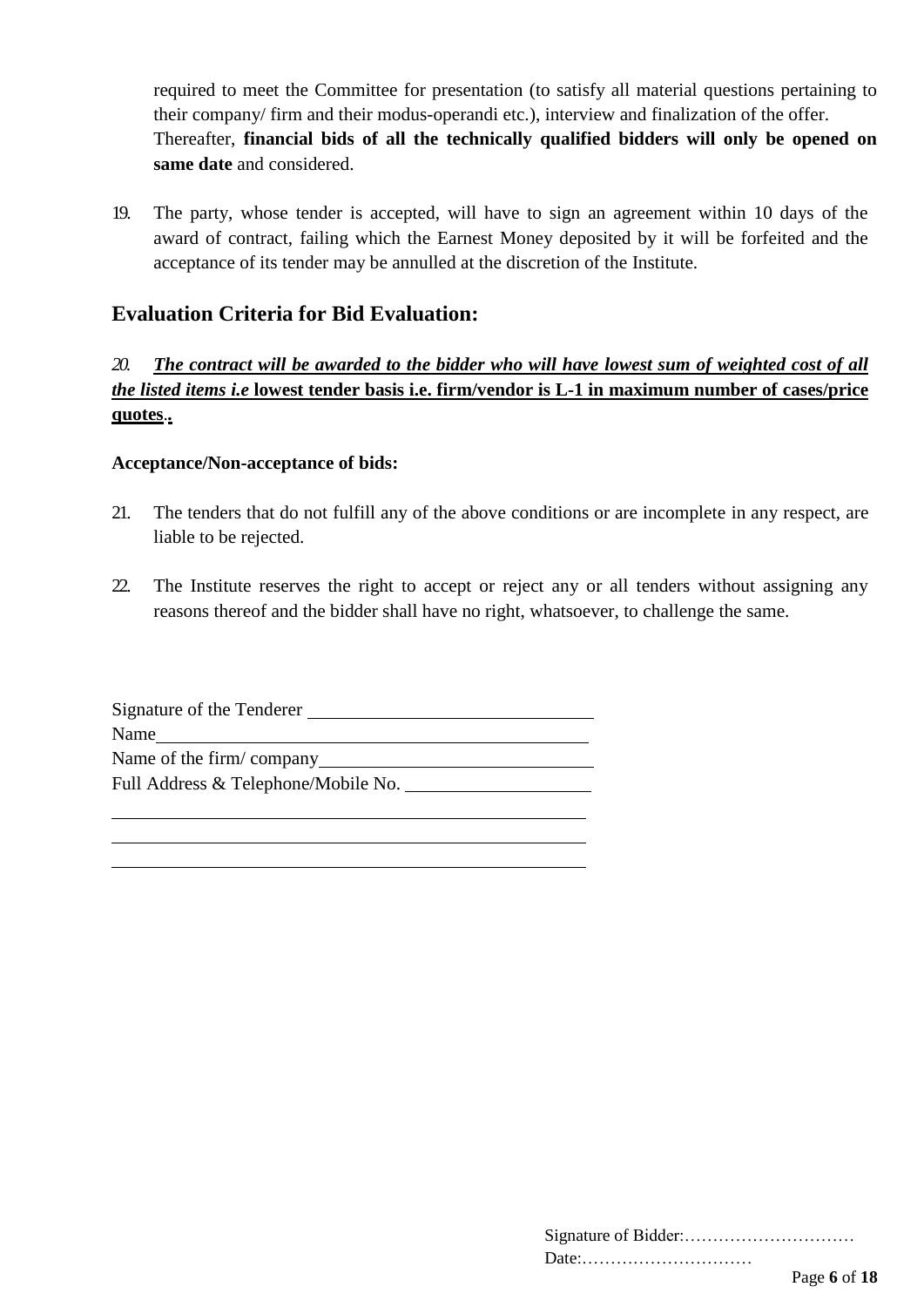### **TERMS & CONDITIONS OFCONTARCT**

#### **Scope of Contract**

1. The contract comprises the necessary arrangement of all raw materials required for the preparation of snacks besides the beverages, sweets, preparation of items mentioned in the menu, and serving the prepared articles to the customers, including provision of all materials, equipments for preparation and serving of the articles. This will also include transportation, cost of materials and labor. The contractor shall make his own arrangement for safe storage of materials and accommodation for its staff etc.

#### **Definitions:**

2. In the contract, the following definitions, words and expressions shall have the meaning hereby assigned to them except where the contract requires the same otherwise.

a. "Contractor'' means the person or persons, firm or company whose tender has been accepted by the Institute and includes the contractor's personal representative, successors and permitted assigns.

b. "Institute'' means the Indian Institute of Management, SIRMAUR through its representative.

c. "Officer-in-charge (Purchase)'' means the Officer-in-charge (Purchase) of the Indian Institute of Management, SIRMAUR who directs and administers the contract.

#### **Documents Forming the Contract**

3. Appendix-A, i.e., the Guidelines for bidders, Appendix B, i.e., terms and conditions of the contract, the schedule of quantity, application/declaration in Annexure-1 and prices filled in Annexure-2, and the letter containing offer of award of tender issued by the Institute to the successful bidder shall be integral part of this contract.

#### **Duration of the contract:**

4. The duration of contract will be for **two years** from the date of signing the contract**,** first three months being the probation period and on satisfactory completion of the probation period, the contract will automatically be extended for rest of the period i.e. twenty one months. The contract shall be extendable for two more years on yearly basis subject to satisfactory performance. No further extension of the contract, beyond four years, will take place under any circumstances.

| Date: |              |
|-------|--------------|
|       | Page 7 of 18 |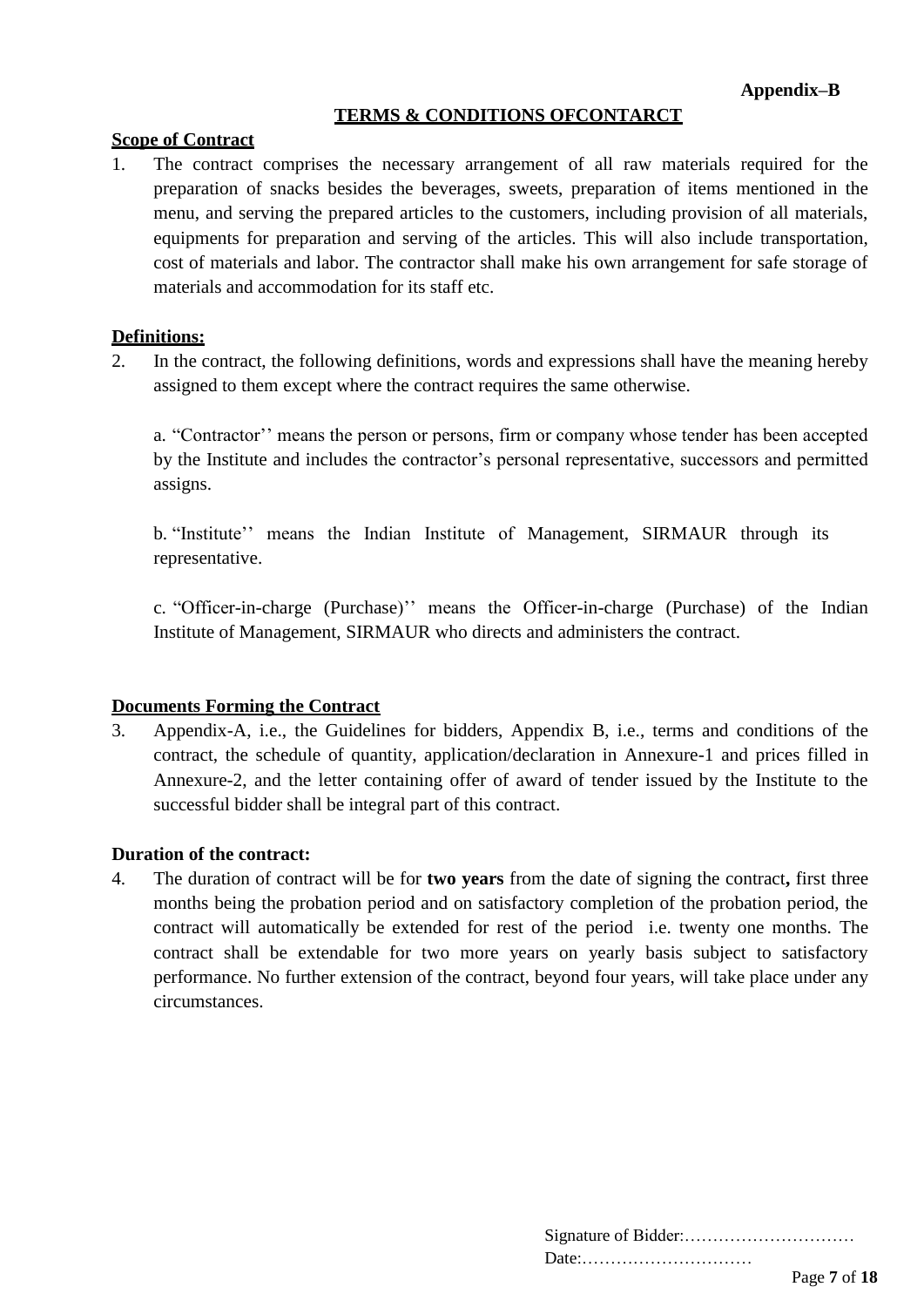## **Licence Fee, Electricity Charges & Other Provisions for Licensed premises:**

- 5. The contractor shall be liable to pay the license fee regularly by  $7<sup>th</sup>$  of each successive month. The monthly license fee is presently at the rate of **Rs. 2000/- per month** for the canteen space (inclusive of water charges) which however, shall be subject to change from time to time at the discretion of the Institute.
- 6. In case of failure to pay the License fee within the stipulated time as aforesaid, the contractor shall be liable to pay a sum of Rs. 100/- p.m. over and above the License Fee on cumulative basis towards delay charges.
- 7. Besides, the contractor shall also be liable to pay the electricity charges on actual consumption basis to the Maintenance Department at the then prevailing rates along with the payment of monthly Licence fee. For the purpose, there shall be a meter installed in the canteen by the Institute. The electricity charges shall however, be subject to revision/change from time to time which shall be payable by the contractor as aforesaid at the then prevailing rates.
- 8. However, in case of non-payment of electricity charges in time, the contractor shall be bound to pay a penalty towards **belated payment @ 5% per month** of actual dues (to be rounded off) over and above the bill.
- 9. Non-payment of Licence fee, the electricity charges and cleaning charges within time shall be deemed to be a serious breach of the contract and may lead to termination of the contract at the discretion of the Institute.
- 10. The contractor shall use the premises ONLY for which it has been given by the Institute under the contract. The use of the premises for any other purposes will lead to the suspension/termination of the contract.
- 11. The contractor shall not use the premises for residential purposes or for any other purposes (including vending of any item other than those for which permission has been given) without prior written permission of the Purchase Office. The contractor shall always use the premises in a prudent and careful manner as if it were his own.

## **Assignment & Subletting:**

- 12. The contractor shall not assign the contract or any part thereof or any benefit or interest thereon or there-under to any other person without written consent of the Institute. The whole of the charge included in the contract shall be executed by the Contractor or his authorized competent representative(s). The contractor shall be responsible for the acts, defaults and neglects of its workmen, fully being deemed as those of the contractor itself.
- 13. If at any time, it is detected that the canteen has been sublet or assigned to any other entity by the contractor, the Institute would be at liberty to terminate the contract forthwith without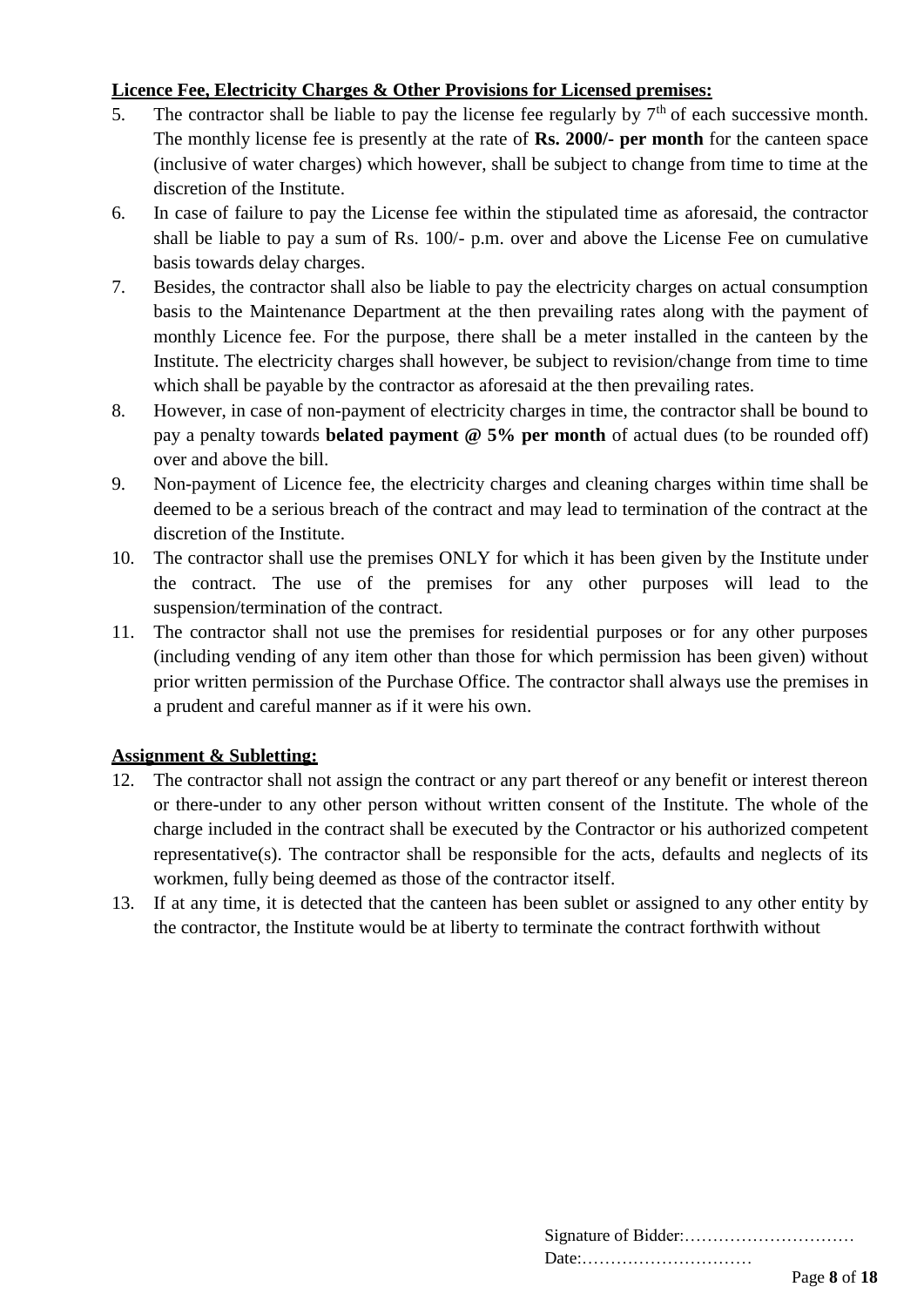giving any time to the contractor and further to take over the possession of the given premises and/or to hand over the same to any other party at its sole discretion.

- 14. The entire business of the canteen shall be carried out in the name and at the behest of the contractor.
- 15. The contractor or his authorized/competent representative whose intimation would be provided in writing in advance to the Purchase Office, shall at all times be available in the canteen and the business of the canteen shall not be carried out by any other person/ entity under any circumstances.
- 16. In normal course, the contractor or his authorized competent person should be available in the canteen. However if for any reason, the contractor is not in a position to be available in the canteen consecutively for more than 3 days, a prior permission will have to be obtained from the Purchase Office, failing which, it will be deemed that the contractor has violated an essential condition of the contract and the contractor may be dealt with in an appropriate manner for this default which may include adequate penalty at the discretion of the Institute.

## **Canteen Timing, Menu, Prices, Facilities and Services etc.**

- 17. The canteen shall operate from 24 X 7 X 365.
- 18. The Canteen shall operate on all seven days of the week and there shall be no holiday under any circumstances, save with the prior instructions/approval of the Purchase Office.
- 19. All items mentioned in Annexure-2 must be available during the canteen working hours. However, the Institute through Administration may add or delete any number of items to the menu/Annexure-2. All the orders in this behalf shall be issued by the Officer In-charge ,Purchase office.
- 20. The prices in Annexure-2 are supposed to remain static during the entire contract period and the contractor shall not be entitled to any compensation due to the fluctuation in the market rates of materials and labour. However, the Administration may at its discretion and in consultation with the contractor and Warden-in-charge upon mutual understanding modify the prices of items on quarterly basis in proportion to the overall change in price index. The price index shall not be applicable to third party items.

However, all modification in prices shall be in INR multiples.

- 21. All necessary furniture and other infrastructure shall be provided by the Institute.
- 22. Facility of Payment by credit, debit and ATM cards/BHIM/Paytm/UPI etc. should be made available.).
- 23. The contractor should have own mobile number(s) as well as its canteen personnel for contact by the Institute Authorities.

The contractor shall display its mobile number at one top end of the notice board displaying prices of the items.

- 24. Safety standards should be maintained. Adequate number of Fire extinguishers (2 Kg & 4.5 Kg dry type), sand buckets, should be installed in accessible places and should be in working conditions. List of emergency number should be displayed in a prominent place. First aid measures should also be available for emergencies.
- 25. Small set of services/items for sale along with the price list should be prominently displayed in legible font at conspicuous place. Printed price menu should also be available on tables. All items in price list should be made available to the customer.
- 26. The Contractor shall have to provide proper and smooth services to the customers to their satisfaction.
- 27. Any loss to the Campus residents with regard to the services provided by the contractor shall be

Signature of Bidder:…………………………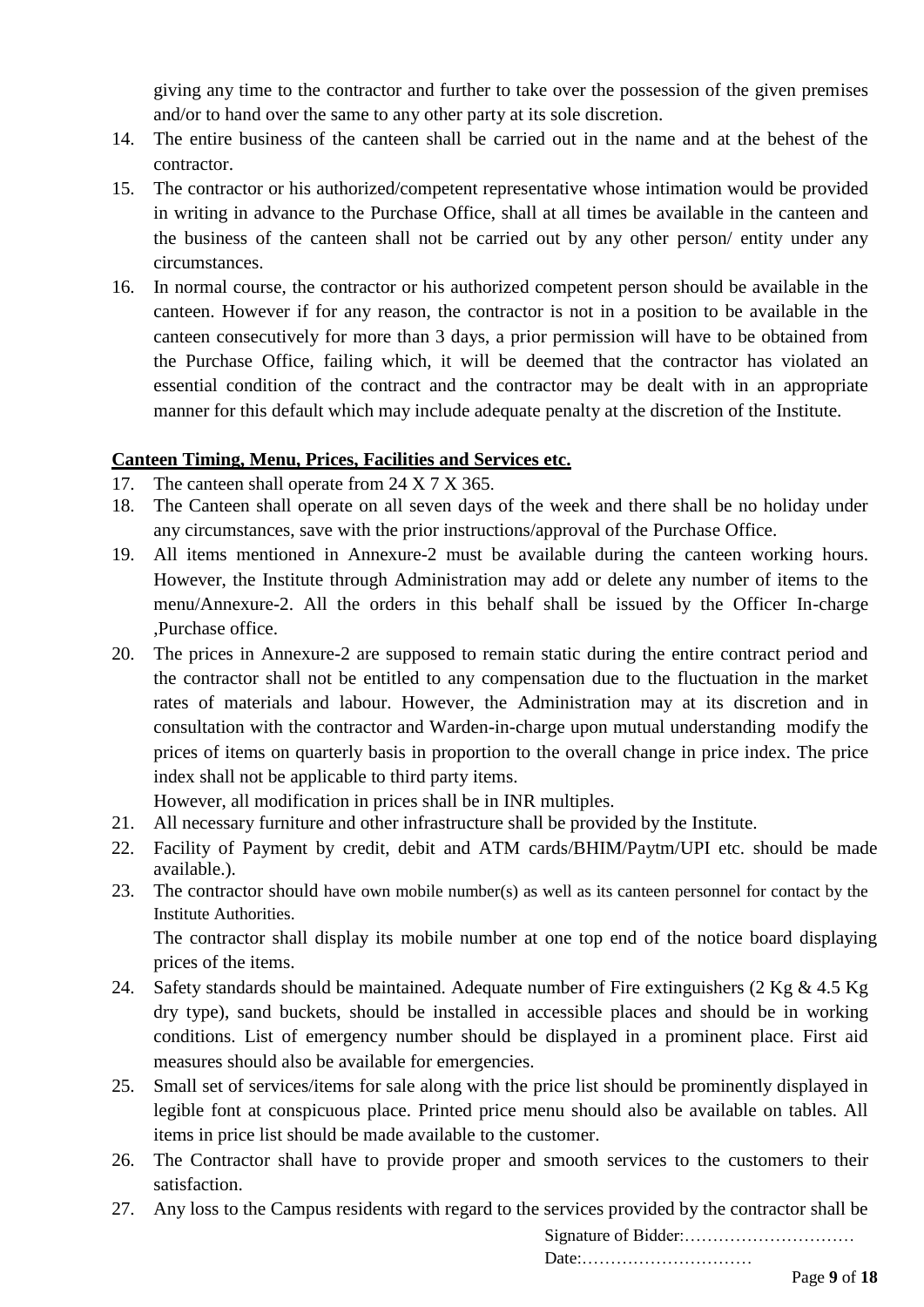the responsibility of contractor. The Institute shall be indemnified in this regard and shall not be a part of any legal proceedings thereto.

- 28. All the items prescribed as per the tender agreement should be made available at all times. Permission for any alteration, addition or deletion should be obtained from Purchase Office along with the prices of respective items.
- 29. For the consumers who are not willing to pay in cash, the contractor shall facilitate with a swipe payment machine and shall also provide in the canteen the UPI based payment system. The contractor shall further display its VPA (virtual payment address) or Q-Code on the display board to enable the consumers make the payments via UPI App (BHIM or equivalent).

## **Liability of GST and Other Taxes**

- 30. The contractor shall be absolutely liable for payment of GST to the respective department on items sold in the canteen. The Institute shall have no liability, whatsoever, in this regard and shall be deemed to be immune and indemnified in all respects.
- 31. The contractor shall further be liable to pay to the Institute GST at the rate applicable from time to time on the Licence fee payable by it. The GST shall be payable over and above the Licence Fee and the Office concerned shall for accounting purposes issue a Tax invoice/receipt with GSTIN to the vendor in confirmation thereof.
- 32. The contractor shall also be liable to pay all other taxes, levies and other legal payables that may be applied by the Government, local authorities and other competent forums from time to time.
- 33. The contractor shall not tamper with the trees, plants, shrubs hedges, lawns and flowers standing or maintained on or around the said canteen or in other places of the campus. The contractor shall not make any addition or alteration to the building of the said shop/premises or tamper with the fittings or electrical installations therein, nor make any unauthorized constructions or extension to the electricity or water supply lines, without the specific written permission of the Licensor in this behalf.

## **Quality, hygiene & cleanliness:**

- 34. The contractor shall maintain the quality in preparation of articles, constant supply of cold drinking water & availability of fresh items. There shall be no compromise in regard to the quality of items to be sold in the Canteen premises.
- 35. The contractor shall maintain full hygienic conditions in the Canteen, in storage, preparation and servicing of eatables and in keeping the floor, furniture, utensils, crockery, cutlery neat and clean, so as to maintain the standards and aesthetic values in the Canteen. The contractor shall also have to make his own arrangements for safe storage of materials including the food items. The contractor shall not use any prohibited ingredient in the preparation of food nor shall sell any food item containing any prohibited ingredient from the canteen premises. In case of any violation of the provisions of Food safety and Standards Act 2006 or any amendment made therein from time to time, the contractor shall be solely responsible for the same and no liability is to be incurred by the institute.
- 36. The premises should be kept well ventilated and well lit. No display/encroachment is allowed outside the premises allotted to the contractor.
- 37. Garbage and waste disposal should be done as per the institute norms. Pest/rodent control should be done regularly after every six months.
- 38. Old/stale and expired items (i.e. beyond expiry date) should not be kept in the canteen.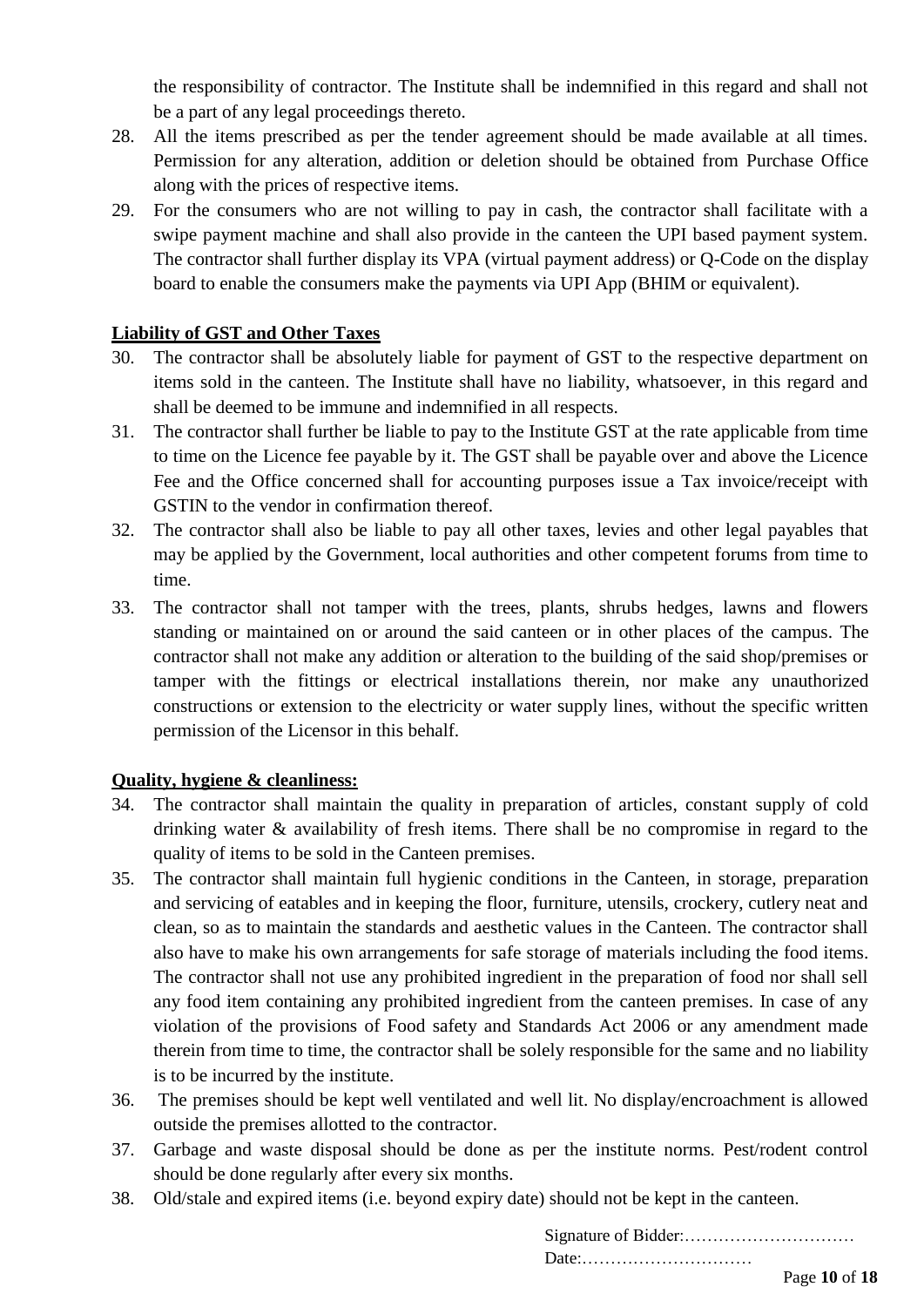39. Usage of plastic bags is a strict NO and the same shall not be used any under circumstances, whatsoever. Instead, use of Paper bags/plates/cups/etc. is encouraged. Cloth bags may be made available for users (at nominal charges).

## **Directives of the IIM Sirmaur, Administration**

40. The contractor shall carry out the work in accordance with this contract and the directives of Office-in-Charge (Purchase) and to the satisfaction of the IIM Sirmaur through the Administration. The Administration may, from time to time, issue further instructions, detailed directions and explanations in regard to:

a. The variation or modification in the menu of eatables including additions/omission or substitution.

b. The removal from the site of any material thereon by the contractor and the substitution of any other materials thereon.

c. The removal from the work of any person employed thereupon in terms of the provision provided hereinafter.

d. Inspection of raw materials, other equipment and utensils.

e. Maintenance of proper hygienic conditions, cleanliness and neatness pertaining to all aesthetic values.

## **Fuel for Cooking:**

41. The Contractor shall use only the LPG/Induction for cooking and use of any other fuel is prohibited and it is a must. Accordingly, the contractor shall ensure obtaining commercial LPG connection from the authorized gas agency who has its LPG supply line installed in the Institute premises. Commercial LPG cylinders could be used only.

## **Deployment of Workmen**

- 42. The contractor shall employ in running the canteen only such persons as are careful, skilled, experienced in their trades, dutiful, sober, well behaved and rules compliant.
- 43. Worker(s) in the canteen shall be deployed after his/her deployment is cleared by the Purchase Office and for this purpose, the contractor shall provide the details of them in the given format.
- 44. The contractor shall neither employ any child labour nor any worker who is below 18 years of age.
- 45. No female employee shall be allowed to work in the canteen during night i.e. 8:00 pm to 6.00 am.
- 46. All the workers shall invariably carry their ID Cards (to be provided by the contractor at its own costs) and shall be produced to the security personnel and other Institutes authorities, whenever asked for.
- 47. The bearers for servicing in Canteen will have to be provided uniforms by the contractor during the working hours at its own cost and they will be unfailingly required to wear in neat and tidy manner the uniforms during the working hours.
- 48. The Contractor shall be absolutely responsible for strict adherence of discipline and good conduct by its workers.
- 49. The contractor shall be bound to remove any such worker and disallow him/her from entering into the Institute premises whom the Institute does not deem appropriate to continue within the Institute premises for administrative or any other reasons.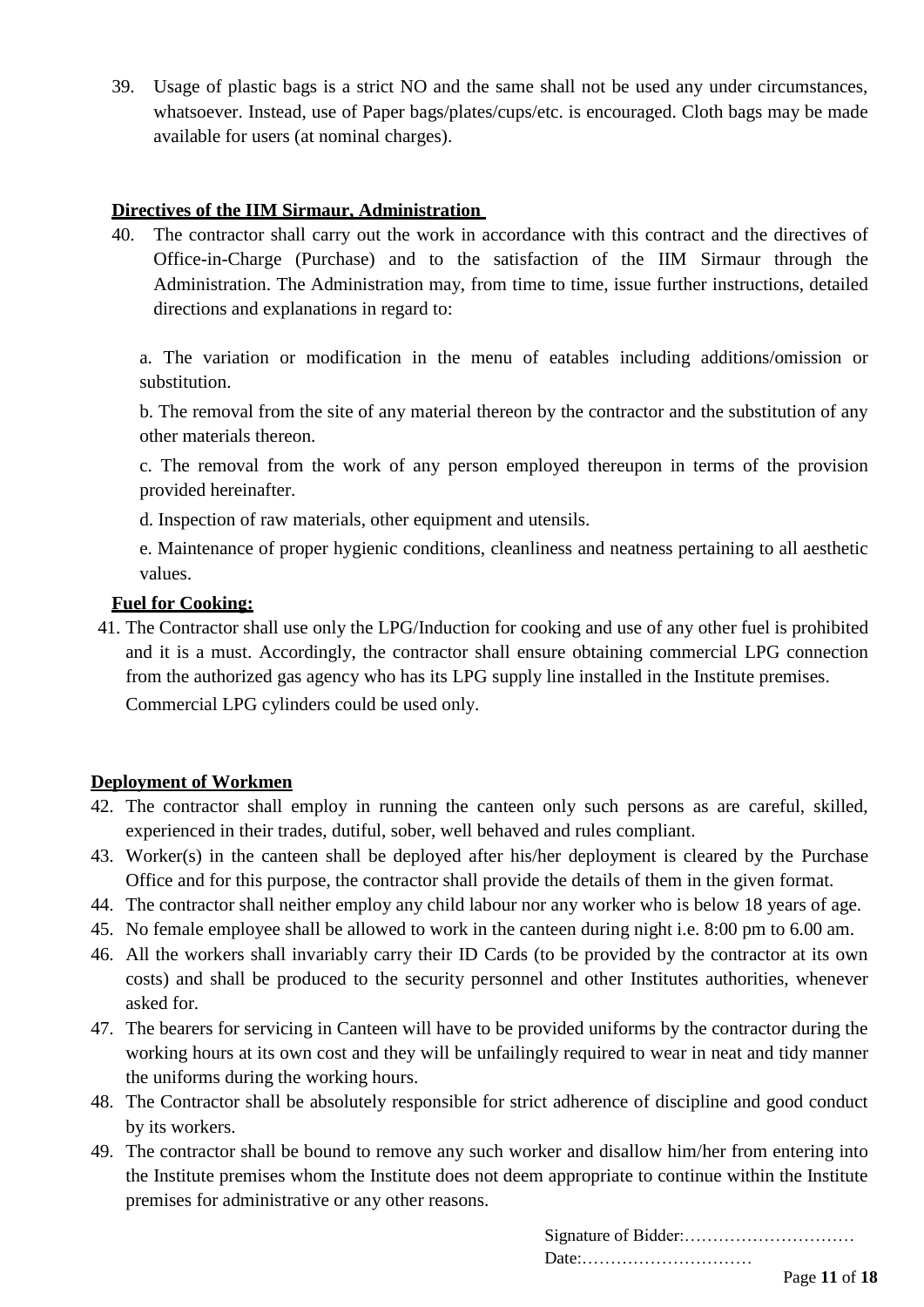- 50. The contractor shall have absolute authority in regard to the engagement, disengagement, suspension, termination, retrenchment, dismissal and discharge etc. of its workmen and for all disciplinary actions against them. The contractor shall be responsible of master and servant relationship with its workmen and the Institute shall have no concern, whatsoever, with all the above mentioned matters. The workers/ employees, employed by the contractor in the canteen shall be deemed to be the employees of the contractor and the institute shall not be liable for any dispute between the worker and the contractor.
- 51. The contractor shall be absolutely liable in regard to any dispute or other matters concerning its workmen which are initiated in any forum or court of law and shall further be liable to meet and discharge all the liabilities that may arise on account of its relationship with its worker from the decisions of any court including all liabilities as are thrust upon by virtue of the provisions of any labor law being in force at the time besides other statutory liabilities.
- 52. The contractor shall further be liable to make good the loss to the property of the Institute, if any that may be caused on account of any non-responsible action on the part of its workers, whether deliberate or otherwise.

## **Compliance of Statutory Obligations and Other Provisions**

- 53. It is understood that a number of enactments and laws would apply to the contractor, which are supposed to be complied by the contractor in letter and spirit and in particular to laws relating to minimum wages to worker, employees compensation and Goods and Service Tax etc.
- 54. The licensee shall ensure that no product shall be sold from the premises which is prohibited to be sold within the premises of an educational institute, as per the provisions of the Cigarette and Other Tobacco Products (Prohibition of Advertisement and Regulation of Trade and Commerce, Production, Supply and Distribution) Act,2003.
- 55. The contractor shall be liable to ensure compliance of all enactments, rules, regulations and of other authorities besides the instructions of the Institute that may be in force from time to time including all the labour laws, employees compensation and the minimum wages, as well as Weights and Measures and Prevention of Food Adulteration, food safety and standards Act 2006 etc.
- 57 (a) On award of contract, the vendor shall mandatorily apply for FSSAI License within one week and shall get the license before the end of the probation period. The copy of the same should be submitted to the Purchase Office.
- 56. The Contractor shall be liable to make good the losses in financial terms that it may be subjected from time to time on account of any lapse on its part or arising out of statutory liabilities including the dues towards the workers in regard to wages, court awards, compensation which are caused to be paid/borne by the Institute due to the contractor's failure, as well as the Institute's license fee, electricity charges and other dues etc. The contractor shall pay all such dues to the Institute within fifteen days from the receipt of letter issued by the Institute in this behalf failing which; the same would be recovered/realized from the contractor's security deposit.
- 57. The Institute shall be absolutely immune and deemed indemnified in all matters, claims, liabilities and legal consequences which relates to compliance of statutory provisions, rules and regulations, orders and directions of Govt. authorities/ municipal corporation/courts/forum etc. as well as the provisions of this contract agreement. In case, the Institute is put to bear any liability for lapses on the part of the contractor or for its illegal actions, the Institute would have the right to realize from the contractor all dues if those are in financial terms, and on other matters, in appropriate manner as it deems appropriate including adopting legal recourse.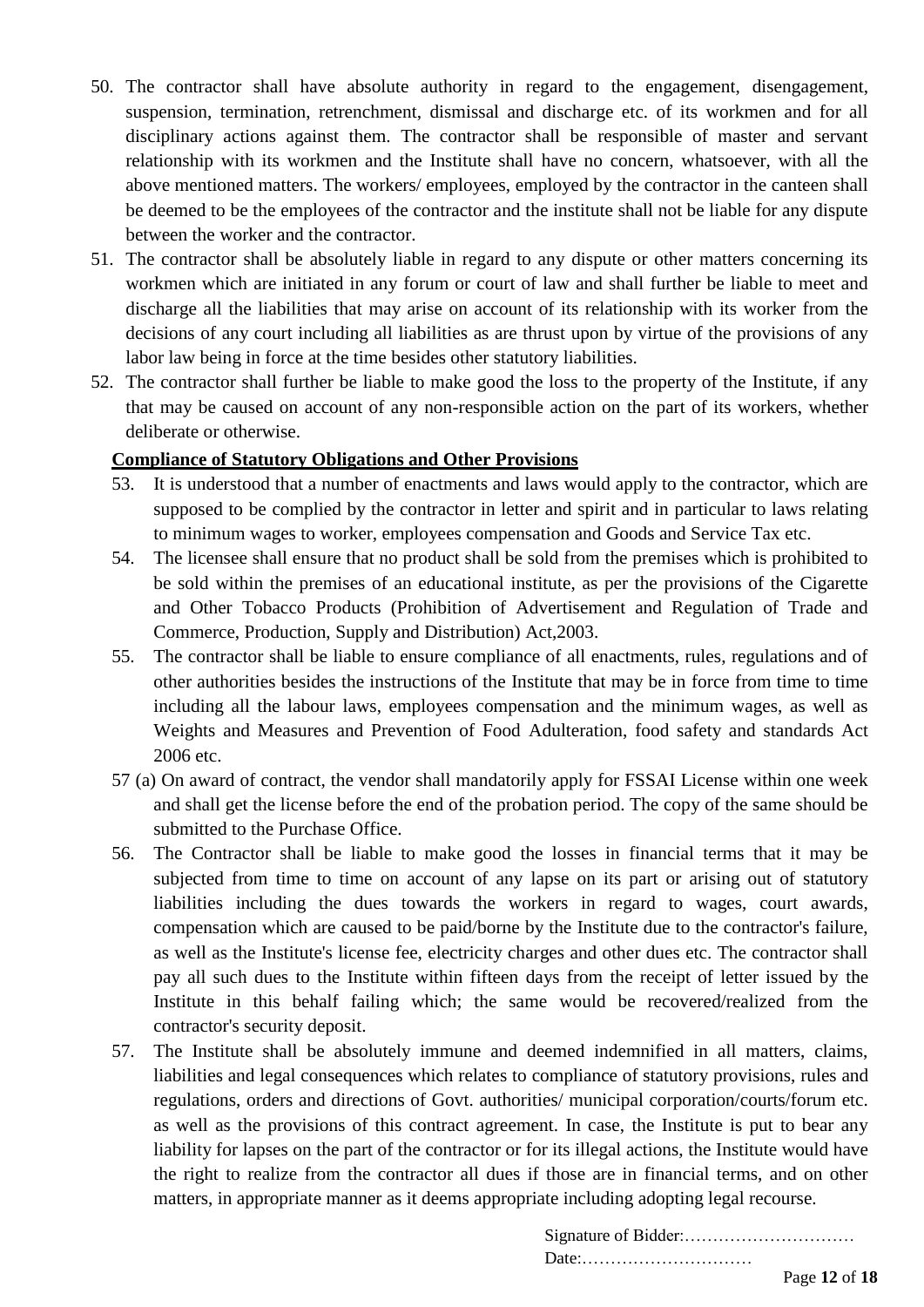- 58. The contractor would comply with all guidelines/instructions issued by the Officer In-charge (Purchase) in consultation with the Administration besides following other Institute Orders/ instructions of security authorities concerning the security/safety issues and Institute discipline.
- 59. The Contractor shall ensure that it and its employees' do not adversely affect the peaceful and congenial atmosphere of the Institute's premises.

### **Complaint Mechanism**

- 60. The contractor shall maintain a complaint book in the canteen wherein the consumers may register their complaints. The complaint book shall be produced every month on the first working day before the Purchase Office for necessary action.
- 61. The complaints shall be removed or dealt with by the contractor on priority basis on issues that concern the contractor and a compliance report thereon, shall be submitted to the Purchase Office along with the production of complaint book.
- 62. The contractor shall be liable to be penalized or fined in cases of defaults and negligence on its part or for complaints in the manner provided hereafter at the discretion of the Institute and/or at the behest of the Administration. Such penalty or fines shall be imposed through the Officer In- charge (Purchase) according to the nature of the complaints. The first penalty in such case would be to the tune of Rs. 1000/-, Rs. 2000/-, the second time and Rs.5000/-, the third time.
- 63. However if the complaints of identical nature still persist, the Institute would be at liberty to terminate the contract forthwith without giving any further notices.

### **Termination of contract:**

- 64. Either party may terminate the contract by giving 30 days notice to the other party without assigning any reasons, whatsoever.
- 65. The contract may be terminated in terms of any provisions stipulated elsewhere in the contract.
- 66. In case, the contract is terminated or it comes to an end by efflux of time, the contractor shall handover the vacant possession of the licensed premises within 07 days of contract coming to an end. Failure to handover the vacant possession of the premises as aforesaid, would render [the contract to pay a penal rent/use and occupation charges to the Institute](mailto:the%20contract%20to%20pay%20a%20penal%20rent/use%20and%20occupation%20charges%20to%20the%20Institute@Rs.100/-per)**@Rs.100/-per Sq. Meter** or at such higher rate as the Institute may deem appropriate at its absolute discretion. The penal rent under no circumstances shall be subject to question and it is the specific term of this contract.
- 67. The Institute shall further be within its absolute rights to enter the premises and assume absolute possession of the premises licensed under this contract from the contractor and the same shall not be subject to any challenge by the contractor. All the goods belonging to the contractor in such circumstances shall be deemed forfeited therefrom and may be sold or put to auction at the discretion of the Institute (IIM). The Institute may, if it so desires, proceed against the contractor in terms of provisions of Public Premises (Eviction of Unauthorized Occupants) Act, 1971 since the entire premises is governed by the provisions of the said Act in case of non handing over its possession to the Institute as aforesaid.

## **Contract Documents and their interpretations**

- 68. The original agreement shall remain with the Institute while a photocopy thereof may be had by the contractor, if it so wishes.
- 69. The several documents forming the contract are to be taken mutually explanatory to one another and in case of any ambiguities or discrepancies, the interpretations of the same shall be communicated in writing by the Institute through its competent authority to the contractor along-with further directions, if any, and the same shall be deemed to be final and binding and shall not be open to question in court of law.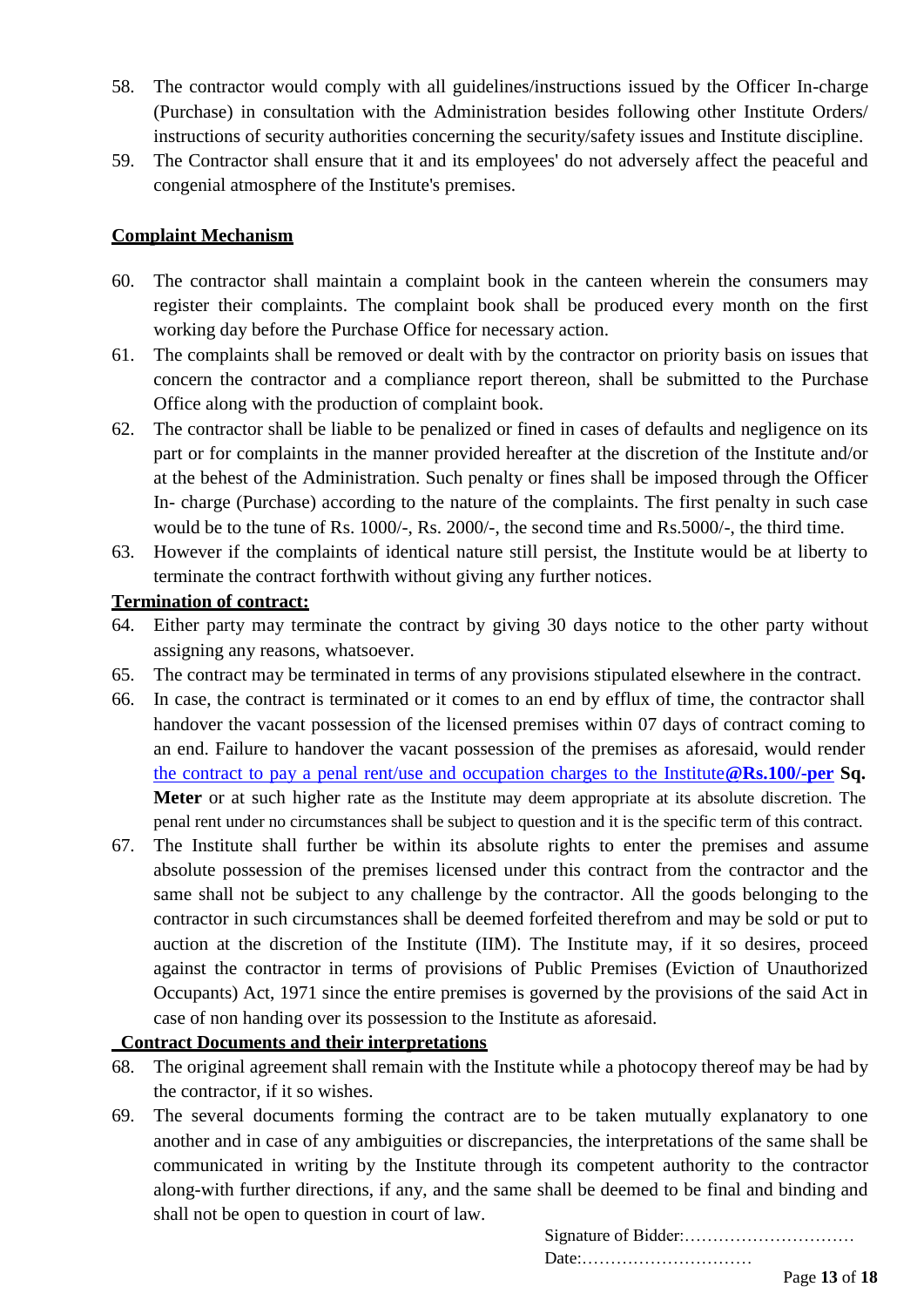#### **ARBITRATION**

70. In the event of any dispute arising between the contractor'(s) and the institute (IIM SIRMAUR) during the currency of the contract or after conclusion thereof the same shall be settled by arbitration in accordance with the provisions of the arbitration and conciliation act 1996 or any statutory amendments thereof or any statute enacted for replacement thereof and shall be referred to the sole arbitrator to be appointed by the CAO, IIM SIRMAUR whose decision shall be final and legally binding on the parties. In the event of death, refusal, neglect, inability or incapability of the person so appointed to act as an arbitrator the CAO IIM SIRMAUR may appoint a new arbitrator. The venue of arbitration shall be the respective office of the arbitrator or a place suitable to IIM SIRMAUR unless otherwise specified in the arbitral award the cost of such arbitration shall be borne by the contractor'(s) and there will be no objection to this effect by any of the parties.

#### **Jurisdiction**

71. All matters and disputes under this contract shall be subject to the jurisdiction of SIRMAUR Nagar District Courts only.

| Signature of the Bidder<br>Full name of the Bidder | Recent<br>$\begin{array}{c} \rm photograph \\ \rm of \end{array}$<br><b>Bidder</b> |
|----------------------------------------------------|------------------------------------------------------------------------------------|
| Name of the Firm                                   |                                                                                    |
| Address:                                           |                                                                                    |

| Mobile No. |  |
|------------|--|
|            |  |

Seal

| Date: |  |
|-------|--|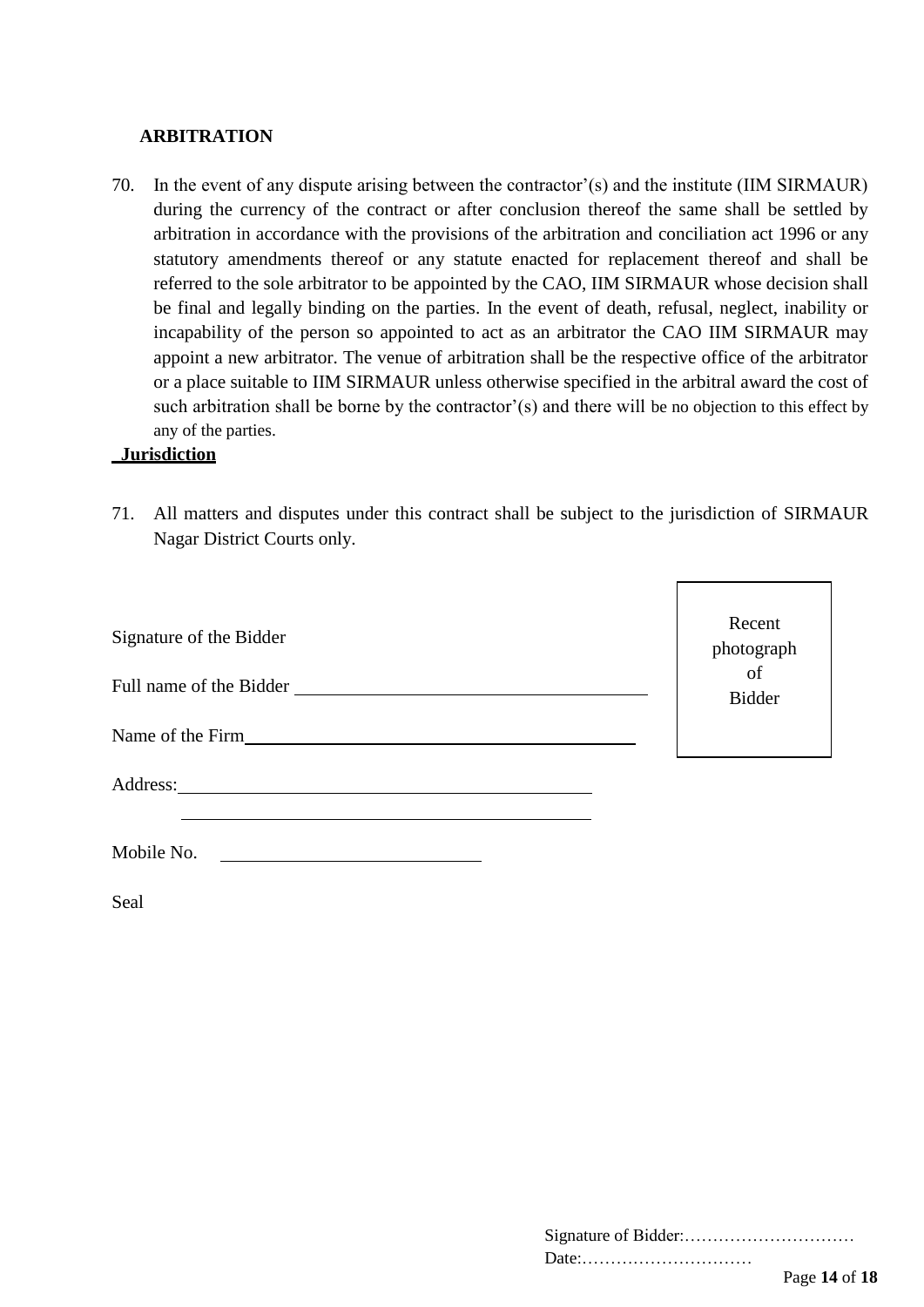| TECHNICAL BID FOR RUNNING THE |  |  |
|-------------------------------|--|--|
| CANTEEN AT IIMSIRMAUR         |  |  |

| Name of the Applicant<br>(If an individual)/Firm                                                                      |                                        |  |  |
|-----------------------------------------------------------------------------------------------------------------------|----------------------------------------|--|--|
| Father's Name                                                                                                         |                                        |  |  |
| Address of self and Firm                                                                                              |                                        |  |  |
| Phone No. / Mobile No.                                                                                                |                                        |  |  |
| Aadhar No.                                                                                                            |                                        |  |  |
| Details of EMD<br>Amount<br>a.<br>DEMAND DRAFT No.<br>$\mathbf{b}$ .<br>Dated<br>$C_{\bullet}$<br>Bank & Branch<br>d. | Rs. $10,000/-$                         |  |  |
| <b>GST NO</b>                                                                                                         |                                        |  |  |
| PAN No.                                                                                                               |                                        |  |  |
| EPF Code No., if any                                                                                                  |                                        |  |  |
| ESI Code No., if any                                                                                                  | -------------------------------------- |  |  |
| Experience, if any (in years)                                                                                         |                                        |  |  |
| Name and address of two responsible persons as guarantors:                                                            |                                        |  |  |
|                                                                                                                       |                                        |  |  |

| Address--------------------------------- |  |
|------------------------------------------|--|
| Aadhar No.-----------------------------  |  |
|                                          |  |

#### **Declaration:**

I hereby undertake –

- 1. That I shall bear all the expenses if there is any damage to the said premises.
- 2. That I shall vacate the Canteen premises and handover it to the Institute whenever a notice is served.
- 3. That I bind myself to the terms and conditions of this tender document.

Date: Signature of the applicant Seal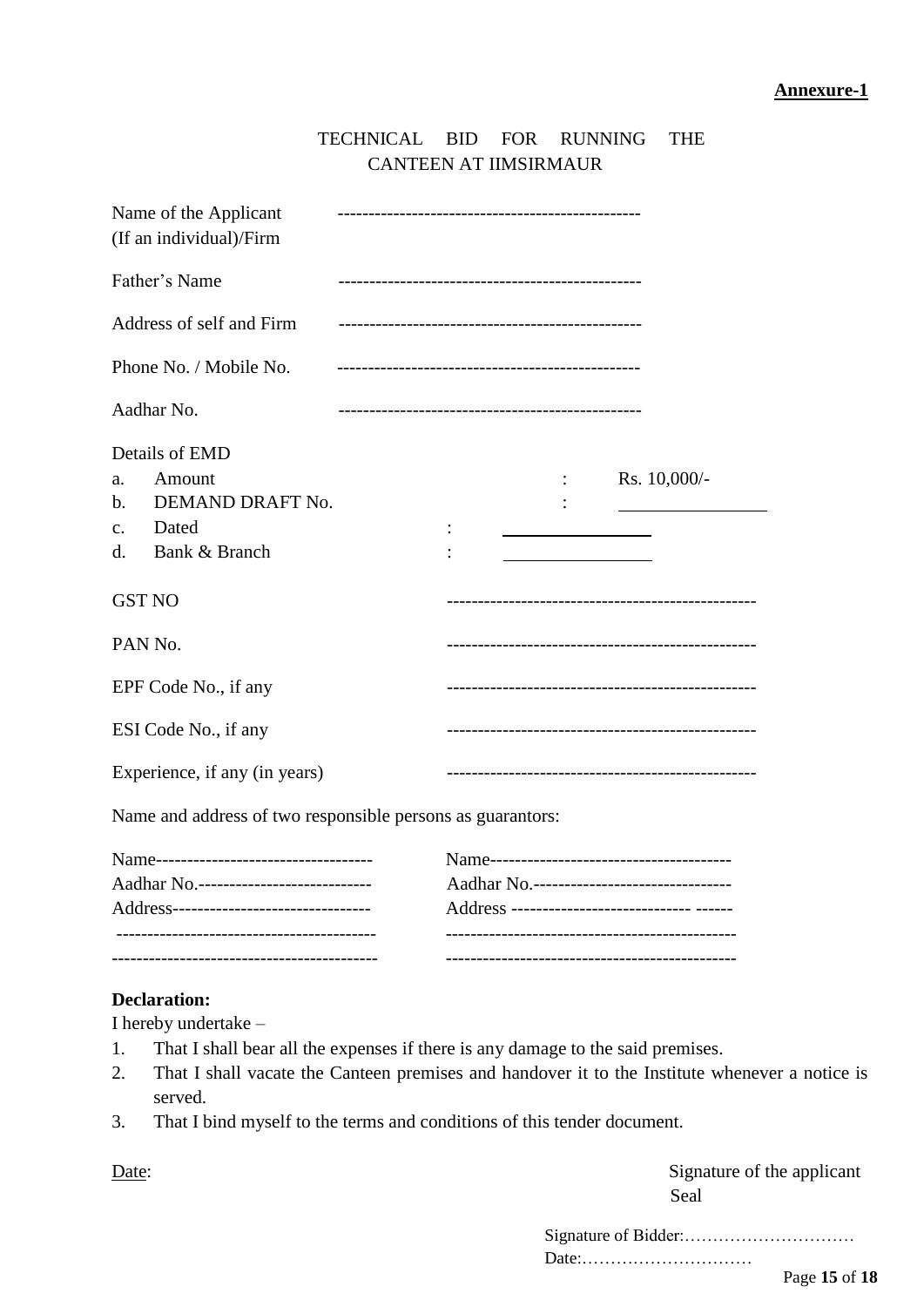## **Financial Bid INDIAN INSTITUTE OF MANAGEMENT SIRMAURPURCHASE OFFICE**

## **Price Schedule of Items to be sold in Canteen, IIMSIRMAUR**

| Sr. No.         | Name of items                                                 | Unit                  | both<br>Quoted Rate<br>In |
|-----------------|---------------------------------------------------------------|-----------------------|---------------------------|
|                 |                                                               |                       | figure and words (Rs.)    |
| <b>DRINK</b>    |                                                               |                       |                           |
| $\mathbf{1}$    | Tea                                                           | $100$ ml              |                           |
| $\mathbf{2}$    | <b>Black</b> tea                                              | $100$ ml              |                           |
| 3               | Lemon tea                                                     | $100$ ml              |                           |
| $\overline{4}$  | Coffee                                                        | 100 ml                |                           |
| 5               | <b>Black coffee</b>                                           | $100$ ml              |                           |
| 6               | Plain milk                                                    | $200$ ml              |                           |
| $\overline{7}$  | Green Tea                                                     | $100$ ml              |                           |
| 8               | Lassi                                                         | 200 ml                |                           |
|                 | <b>COLD DRINKS/BEVERAGES</b>                                  |                       |                           |
| 9               | Ice tea                                                       | $100$ ml              |                           |
| 10              | Jal jeera                                                     | 200 ml                |                           |
| 12              | Cold Coffee                                                   | 200 ml                |                           |
| 13              | Cold Coffee with Ice  Cream                                   | 200 ml                |                           |
| 14              | Lemonade                                                      | $200$ ml              |                           |
| 16              | Cold drink (all popular brands of<br>Coca-Cola, Pepsi & Amul) | 200 ml                |                           |
| 17              | Banana shake                                                  | 200 ml                |                           |
| $\overline{18}$ | Mango Shake                                                   | $\overline{200}$ ml   |                           |
| 19              | <b>Badam</b> shake                                            | 200 ml                |                           |
| 20              | Masala Nimbu Pani                                             | 200 ml                |                           |
| 21              | Fresh Lime Soda                                               | $200$ ml              |                           |
| 22              | Nimbu Pani                                                    | 200 ml                |                           |
| 23              | Fresh Juice                                                   | $200$ ml              |                           |
|                 | <b>SANDWICHES AND MEAL</b>                                    |                       |                           |
| 24              | Bread Pakora                                                  | No.                   |                           |
| 25              | Egg Cheese Sandwich                                           | No.                   |                           |
| 26              | Samosa                                                        | No.                   |                           |
| 27              | <b>Burger</b>                                                 | No.                   |                           |
| 28              | Paneer sandwich                                               | No.                   |                           |
| 29              | Spring roll                                                   | No.                   |                           |
| 30              | Veg. Maggi                                                    | $200 \text{ gm}$      |                           |
| 31              | Egg. Maggi                                                    | $200 \text{ gm}$      |                           |
| 32              | Rajma Chawal                                                  | Half plate/Full plate |                           |
| 33              | Kadi Chawal                                                   | Half plate/Full plate |                           |
| 34              | Veg. Grill Sandwich                                           | No.                   |                           |
| 35              | Veda Pao                                                      | No.                   |                           |
| 36              | <b>Bhel Puri</b>                                              | Per Plate             |                           |

Signature of Bidder:…………………………

Date:…………………………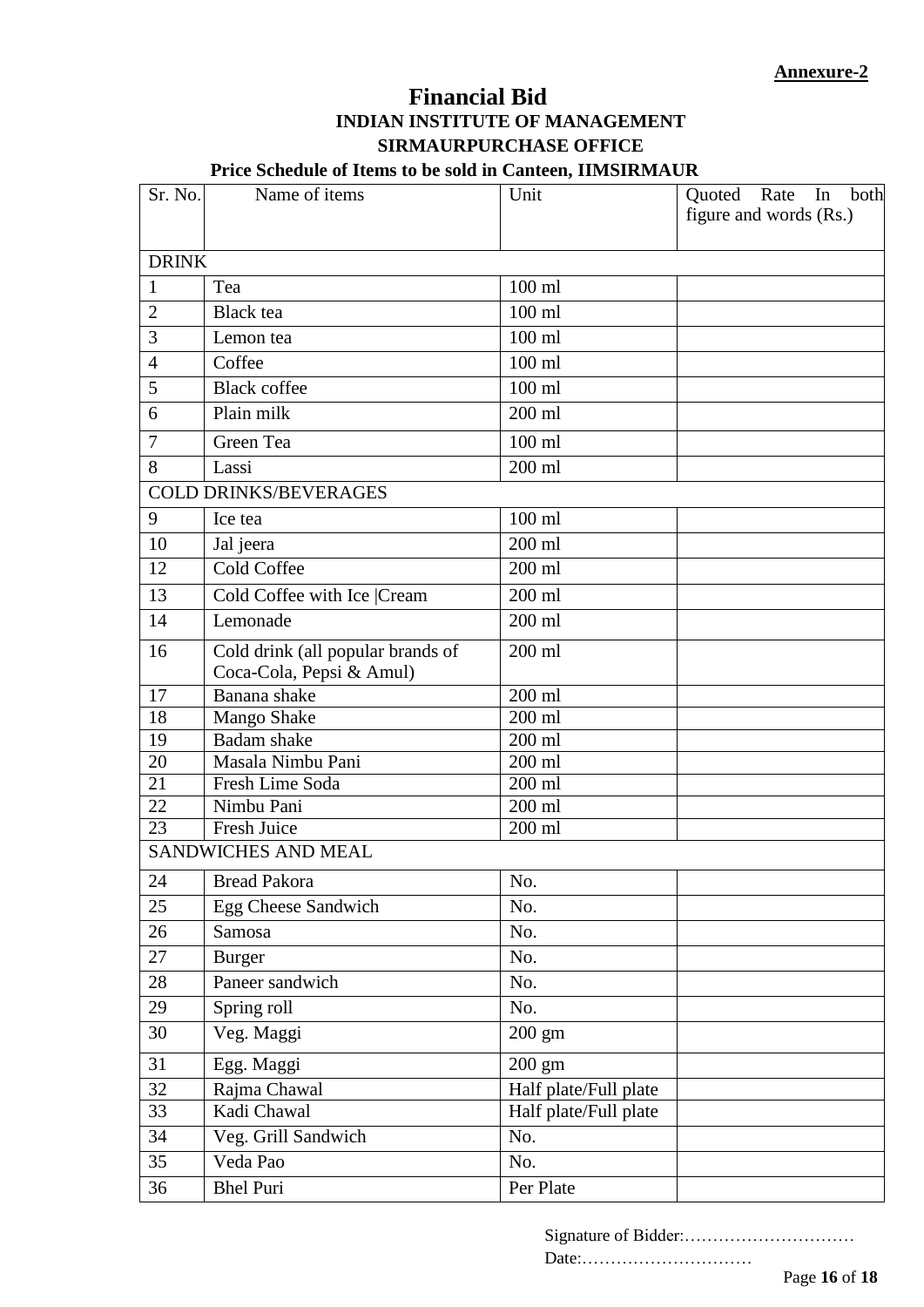| 37 | Dhokla                       | No.                   |
|----|------------------------------|-----------------------|
| 38 | Dahi Bhalla                  | Half plate/Full plate |
| 39 | Dosa                         | No.                   |
| 40 | Veda Idli                    | No.                   |
| 41 | <b>Momos</b>                 | Half plate/Full plate |
| 42 | <b>French Fries</b>          | Half plate/Full plate |
| 43 | <b>Fried Rice</b>            | Half plate/Full plate |
| 44 | <b>Noodles</b>               | Half plate/Full plate |
| 45 | Omelets                      | $2$ Egg/4Egg          |
| 46 | Paranthas (Aloo/Gobhi/Payaj) | No.                   |
| 47 | Paneer Parantha              | No.                   |

## **Note: 1. Time to time more items may be added in the list with the prior approval of the competent authority IIM Sirmaur.**

**2. Taxes will be applicable as per norms**

| Date: |               |
|-------|---------------|
|       | Page 17 of 18 |